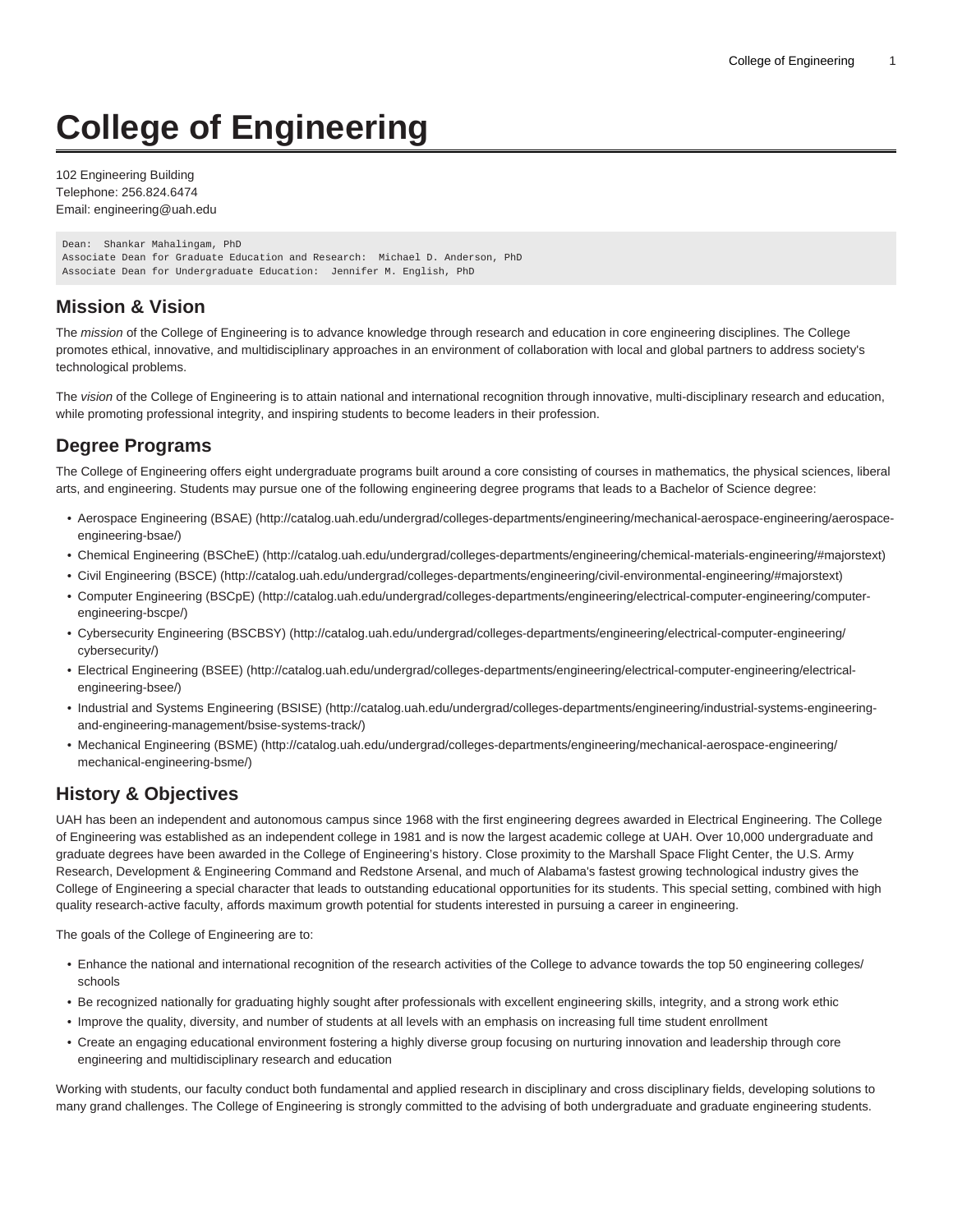# **Undergraduate Engineering Advising**

The College of Engineering is committed to student success, which starts with effective and supportive academic advising. Engineering students are advised by a team of professional advisors from the Center for Undergraduate Engineering Education (CUE<sup>2</sup>) which is located in Room 157 of the Engineering Building. The CUE<sup>2</sup> advisors will work with you throughout your entire undergraduate career to define and implement sound educational plans that are consistent with your personal goals and career plans. Our advisors are also available to answer questions about degree requirements as well as academic policies and procedures. They can also suggest enrichment opportunities or make referrals to academic and other campus support resources. They're here to offer guidance and support.

More information about CUE<sup>2</sup> advisors as well as a host of advising and curricular information for UAH engineering students may be found on the [Undergraduate Engineering website](http://www.uah.edu/eng/departments/undergraduate-engineering/) (<http://www.uah.edu/eng/departments/undergraduate-engineering/>). Prospective students may email the CUE<sup>2</sup> office at [engineering@uah.edu](mailto:engineering@uah.edu).

## **Admissions**

#### **Freshman Students**

Each applicant is evaluated based on individual merit and demonstrated success in a rigorous academic environment. High school coursework, grade point average, and ACT/SAT scores are weighed heavily; however, these criteria do not constitute the entire foundation for an admission decision. An applicant with a grade point average of 2.9 and a composite score of 20 on the ACT or equivalent SAT, for example, is considered a strong candidate for admission.

#### **Transfer Students**

Students may transfer to the UAH College of Engineering from another two-year or four-year institution. Students must have a C grade point average (2.0 on a 4.0 scale) for all coursework previously attempted. Students must also provide an official transcript sent directly to the UAH Admissions office. Transfer credit will be applied as appropriate to the specific engineering program and at the discretion of the College of Engineering. Students must earn a C in any transferred course that serves as a prerequisite to a course required for the engineering degree program.

Students transferring from a two-year, regionally accredited school may, at most, transfer 50% of the total number of hours (maximum of 64 hours) required for an undergraduate engineering degree. UAH follows the [Alabama Articulation and General Studies Committee](http://stars.troy.edu/) (<http://stars.troy.edu/>) agreement for students transferring credit from a State of Alabama community college. Transfer credit from other two-year institutions will be evaluated by the UAH Registrar's Office and the College of Engineering.

Students transferring from an ABET-accredited four-year institution may transfer no more than 70% of course work towards an engineering degree program. Students must also complete 12 of their last 18 semester hours towards their degree requirements at UAH. More information and requirements may be found at the [UAH Admission website](http://www.uah.edu/admissions/) [\(http://www.uah.edu/admissions/](http://www.uah.edu/admissions/)).

## **Engineering Common First Year**

The Engineering Common First Year is designed to motivate and engage engineering students. All Engineering students will take a common set of courses including EGR 101 - Introduction to Computing for Engineers and FYE 101E Charger Success for Engineers. The goals of the Common First Year program are to:

- Introduce students to UAH, the College of Engineering, and the fields of engineering
- Give students flexibility to choose a major at the end of the first year
- Keep students in a loosely defined cohort for the first year
- Emphasize the importance of computing for engineers
- Ensure that students have the skills necessary to be successful in second year engineering courses

## **Laptop Requirements**

All engineering undergraduate students are required to have a laptop computer that meets certain requirements depending on their major. For some courses, the students will be required to use the laptop during class time. The requirements may be found [here](https://www.uah.edu/eng/departments/undergraduate-engineering/) ([https://www.uah.edu/eng/departments/](https://www.uah.edu/eng/departments/undergraduate-engineering/) [undergraduate-engineering/\)](https://www.uah.edu/eng/departments/undergraduate-engineering/).

## **Engineering Academic Progress Policy**

It is important for engineering students to make good academic progress. Repeating courses increases the time and cost to earn a degree and can negatively impact a student's grade point average. The College of Engineering defines good academic progress as completing 66% or more of the courses for which a student is registered. Completion is defined as earning the minimum grade necessary to have the course satisfy a degree requirement. Withdrawing from course and receiving a W on the transcript is not considered completion.